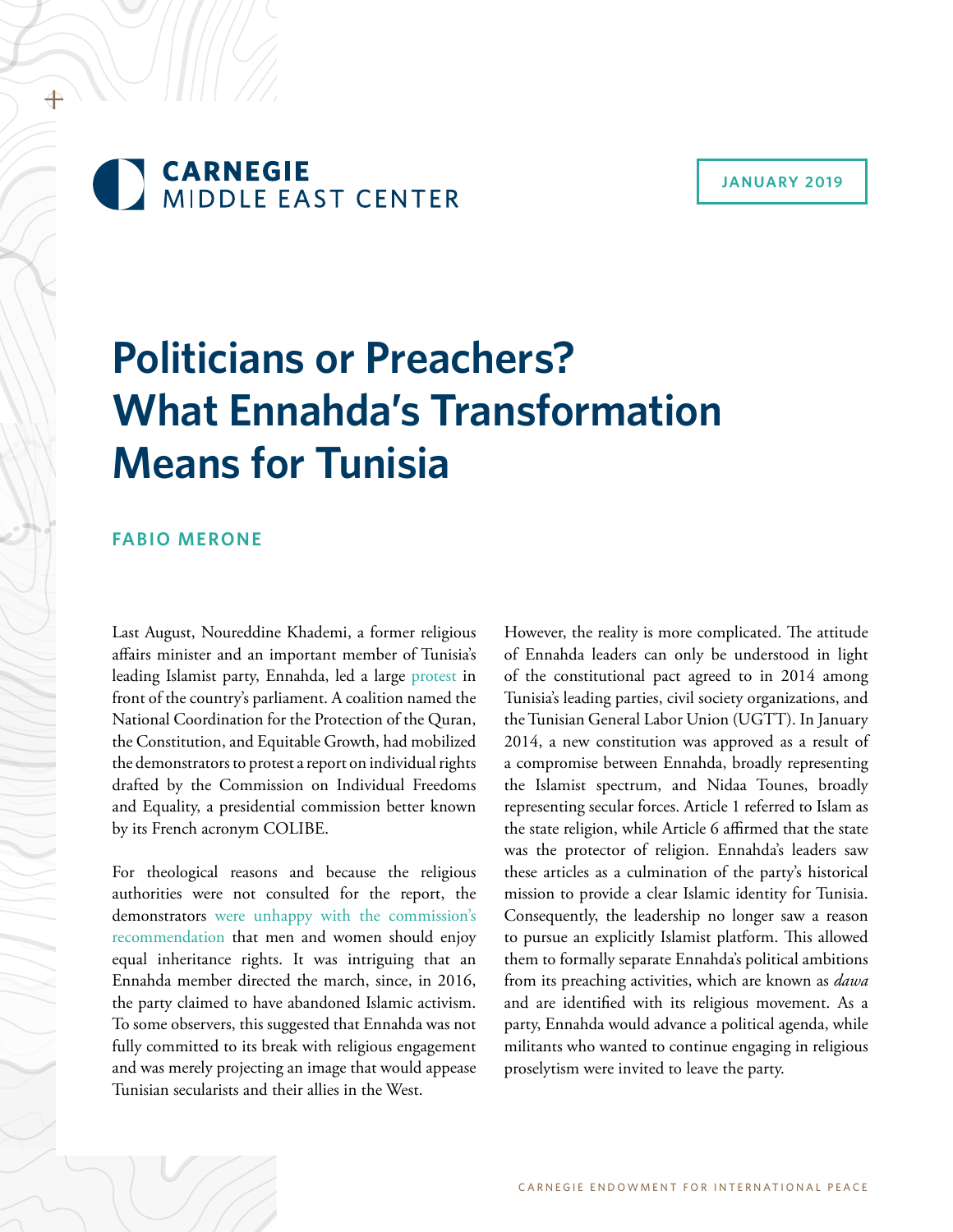After Tunisia's uprising in 2010–2011, Ennahda developed dual roles in the country's institutional setup. Politically, it was a guarantor of democracy, while socially, its members upheld a reformist version of Islam that accommodated both traditional Islamic prescriptions and liberal democracy. And despite its assurances in 2016, Ennahda's politics and *dawa* were not forever sundered, and instead they functioned in parallel to one another. For Ennahda, the constitutional compromise was nonnegotiable. If Tunisia's Islamic framework was threatened, the party and movement would reunite to defend the previously agreed constitutional arrangement. COLIBE's recommendation was viewed as such a threat, which explains Khademi's role in the 2018 protest.

More broadly, Ennahda has been reacting to several dynamics. First, it adapted to a new balance of power in Tunisia from 2013 on, even as it sought to navigate the preferences of its supporters and constituencies. It also aimed to defend a national consensus over the role of Islam in Tunisia—a moderate Islam that would reinforce Tunisian democracy. Yet there were risks involved in all this, and Ennahda's efforts demonstrated both its flexibility and limitations.

## **DIVIDING THE PARTY AND THE RELIGIOUS MOVEMENT**

After its legalization in 2011, Ennahda was shaped by a debate over its identity in the new context that followed the uprising. This debate was influenced by changing circumstances in Tunisia, particularly new power relationships among the country's political forces after 2013. From Ennahda's perspective, the two party congresses, in 2012 and 2016, opened and closed the democratic transition.

Soon after the overthrow of former president Zine el-Abidine Ben Ali, Ennahda emerged as the single largest party elected to Tunisia's first constituent assembly. This allowed the party's secretary general, Hamadi Jebali,

to form a coalition government in December 2011. Tunisia's situation was characterized by street politics and political mobilization, primarily driven by radical Islamists, including Salafists. This polarized the country's political landscape, leading to the creation of an equally radical secular front gathered around a politician from the era of former president Habib Bourguiba, Beji Caïd Essebsi, who in 2012 founded Nidaa Tounes, a big-tent party that brought together a range of secularists.

During the 2012 congress, Ennahda delayed the decision to separate the party's political and religious roles. The leadership felt that the political environment was still too unstable to implement such a dramatic change without disastrous consequences. At the time, Ennahda was being pulled in two directions: secularists were asking the party to demonstrate its democratic credentials, while radical Islamists were demanding that Ennahda play a revolutionary role. Since the political moment favored the Islamists, the party could not completely sever ties with this constituency.

The congress ended in a compromise. Ennahda created an association called Dawa wa Islah (Preaching and Reform) to coordinate Ennahda-linked Islamic civil society associations and encourage members to spread a reformed version of Islam, while also challenging radical Islamists and Salafists (both theologically and politically). The charismatic preacher Habib Ellouze was tasked with leading Dawa wa Islah. Ellouze was Ennahda's most respected leader in Sfax, Tunisia's second-largest city and the center of an important Islamist and Salafi social movement. From the latter emerged a network of Islamic associations that evolved into an anti-secular front in 2012–2013. This Islamist public provided a constituency of activists ready for mobilization when needed. This front spearheaded Islamist contestation, as in March 2012 when it supported introducing a reference to sharia in the constitution.

In 2013, however, the atmosphere changed. The military coup in Egypt in early July against then-president Mohamed Morsi of the Muslim Brotherhood galvanized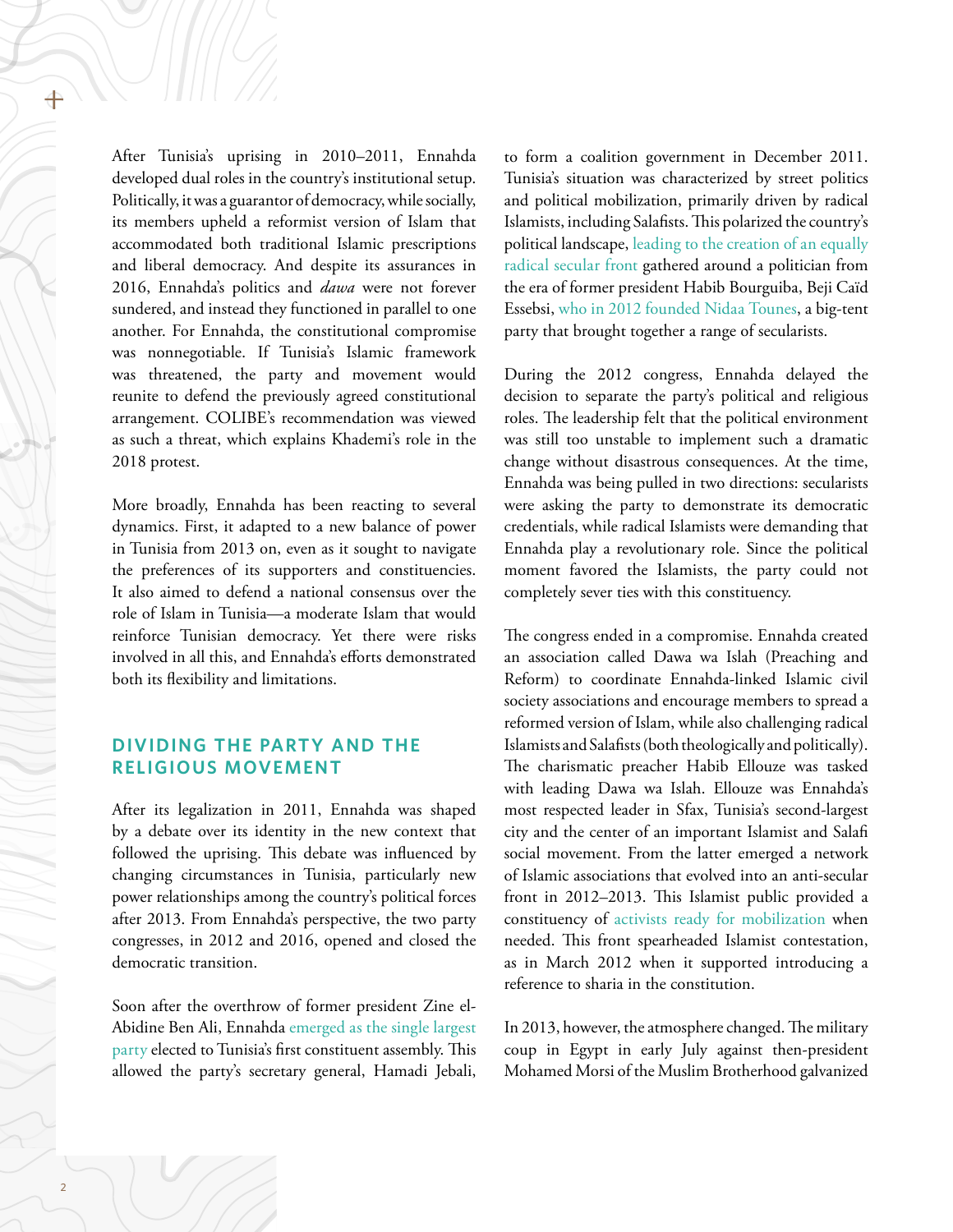regional hostility to the organization, with which Ennahda was associated. Responding to the subsequent assassination of a Nasserite parliamentarian, Mohamed Brahmi, Tunisian opposition leaders organized a "salvation front," mobilizing several thousand people against Ennahda. In August, Ennahda's president, Rached Ghannouchi, met with Essebsi in Paris and began preparing for national reconciliation. During the following months, four civil society organizations, led by the UGTT, helped forge a political consensus that saw the Ennahda government step down and a new constitution get approved in January 2014. Most radical Islamist activities were banned, and the new government initiated a campaign against activist imams and Islamic associations, obliging them to follow Ennahda's lead in terms of moderation. This process continued when Tunisia's first head of government, Habib Essid, took office in February 2015.

Following the 2016 congress, Ennahda officials declared that it had become a party of "Muslim democrats" for whom religion functioned as a moral inspiration rather than a comprehensive, ideological vision of the world, as Islamist movements frequently do.

In reality, the outcome was more a division of labor than a clear break between party and movement. Members preferred to talk about specialization, meaning that the political and religious sides of Ennahda each specialized in their own fields. A parliamentarian illustrated this by comparing the separation between the party's political and *dawa* activities with that in European leftwing parties between the parties and their trade union activities. Ennahda members who favored proselytism were free to pursue this within society. Those more interested in party politics were encouraged to be involved in governance issues. The arrangement was not a Machiavellian effort to deceive political opponents and the international community, but rather a response to the new political situation.

## **THE TRICKY MANAGEMENT OF POLITICS AND** *DAWA*

Ennahda's congress in 2016 created the impression of a triumphant party, responsible for consolidating democracy in Tunisia. Yet internal tensions simmered. On the one side were those, such as Ghannouchi, who thought that the movement's long-term mission was to provide Tunisia with an Islamic identity. This would be accomplished within a democratic framework, in particular a constitution that would ensure institutionalized recognition of Islam. On the other side were activists and supporters of *dawa*, who wanted to keep the party focused on Islamist grassroots politics to foster social change in an Islamic direction. This dichotomy mapped onto preexisting fault lines within Ennahda and affected the party's base of support. Yet Ennahda showed it could manage its contradictions, and that in its political and *dawa* activities, it could move toward greater compromise and moderation.

One of these older fault lines lay between those people who had remained in Tunisia during the years of Ben Ali rule—in prison or under surveillance—and those who had fled abroad and benefited from relatively more comfortable lives. Another split was generational, with Ennahda members divided roughly into three age groups. The founding fathers were one group, represented by co-founders Ghannouchi and Abdel-Fattah Mourou, who led the renewal process. The second group was made up of younger, more radicalized members in the 1980s, who were politicized students rather than preachers. They were represented after 2011 by individuals pushing for government responsibilities, such as Jebali, the prime minister (2011–2013); Ali Larrayedh, the interior minister (2011–2013) and then prime minister (2013–2014); and Noureddine Bhiri, the justice minister under Jebali.

The third generation included the children of older members who had faced repression or exile. This group was itself divided because of their past experiences. Those who had remained in Tunisia when their parents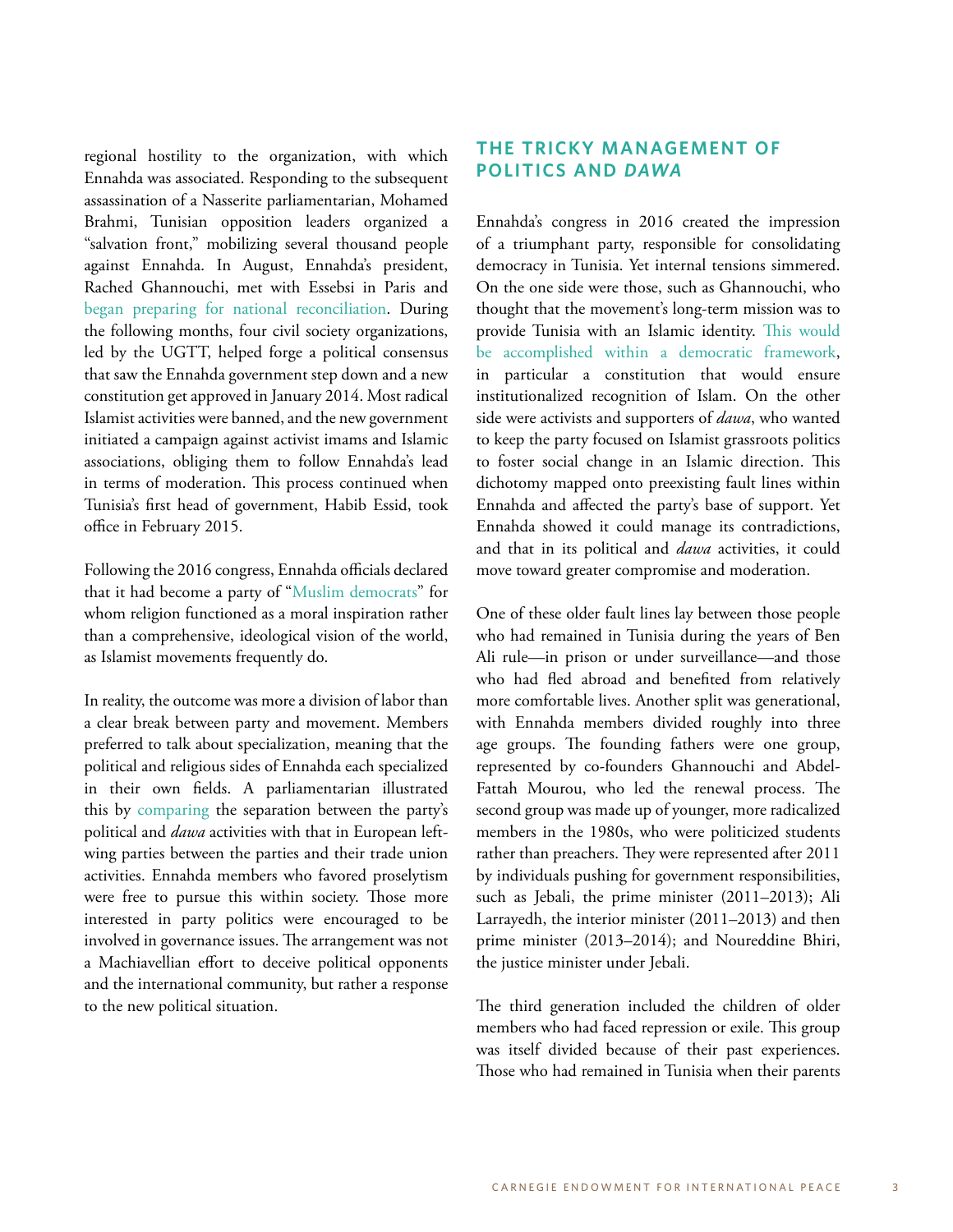were imprisoned or under surveillance are more radical and well represented in the student movement today. The most famous of them is Hichem Larrayedh, Ali Larrayedh's son, who was suspected in 2013 of being close to the Salafi movement.

Those who lived in exile in Europe grew up in a very different setting, sometimes without experiencing any Islamist militancy. The exiles are represented, for instance, by Oussama Sghaier, a parliamentarian elected from Italy and the party's spokesperson at the 2016 congress, or Sayida Ounissi, a former Ennahda parliamentarian elected in France who was in the vanguard of the party's modernization. How each group, or members in them, reacted to the disputes within both the party and movement varied considerably, so it is difficult to summarize. However, Ennahda was able to remain united and showed how adaptable it was at a crucial moment in Tunisia's changing environment.

This adaptability had already been underlined when Ennahda came to power and sought to rebrand and legitimize itself. For example, it integrated a new entrepreneurial class of Tunisian Islamists who believed in an Islamic-oriented form of capitalism, replicating the model of Turkey's Justice and Development Party.<sup>1</sup> It also supported an equal-opportunity agenda for women by promoting charismatic female leaders, such as the vice president of the former constituent assembly, Mehrezia Labidi, and the recently elected mayor of Tunis, Souad Abderrahim, who does not wear a veil and therefore fits the image of liberal Islam. Ennahda was criticized for proposing a constitutional article in August 2012 relegating women to a "complementary" role to men. However, the party has had many female parliamentarians and has accepted Tunisia's personal status code that defends women's rights.

Ennahda's pragmatism and adaptability notwithstanding, the decision to separate the party and movement has had consequences among its base. Ennahda has been losing public support since it created the impression of giving up on *dawa*. The Arab Barometer conducted surveys in 2011, 2013, and 2016, and found that the percentage of respondents expressing a "great deal of trust" in Ennahda fell from 22 percent in 2011 to 8.5 percent in 2016. The party will have to watch out for this, especially if negative polling trends are confirmed in the next parliamentary elections. Despite its relative decline, Ennahda can take heart that it still obtained a plurality of votes in the 2018 municipal elections.

After its 2016 congress, Ennahda was occupied with both politics and *dawa* to advance the ideological project of a "Tunisian Islam." This underlined how Ennahda's separation of party and movement never fully disconnected them from each other. Its political strategy was built on defending democratization and managing a delicate equilibrium within a national unity government. In this respect, following the Carthage Agreement of July 2016, which served as the basis for cooperation between Tunisia's major political forces, Ennahda joined the unity government of Prime Minister Youssef Chahed. It did not focus on gaining key positions but instead on embracing inclusion and ensuring that the coalition remained stable. Nor was this the first time it had done so: Ennahda had already welcomed inclusion after the 2014 parliamentary elections when joining the coalition government of Essid.

As this took place, Ennahda's established *dawa* leaders, such as Ellouze, occupied the religious space. Their declared mission was to reform the teaching of Islam in Tunisia. This aim was shared by a spectrum of new preachers with a more Salafi orientation. However, Ennahda's ideologues reflected the theological and intellectual trend known as wasatiyya, the Arabic term for "middle" or "moderate." It was developed by the Islamist thinker Sheikh Youssef al-Qaradawi, who coined the term from a Quranic verse interpreted as justifying Islam's moderate nature. Qaradawi is also president of the International Union of Muslim Scholars (IUMS), whose vice president for a long time was Ghannouchi.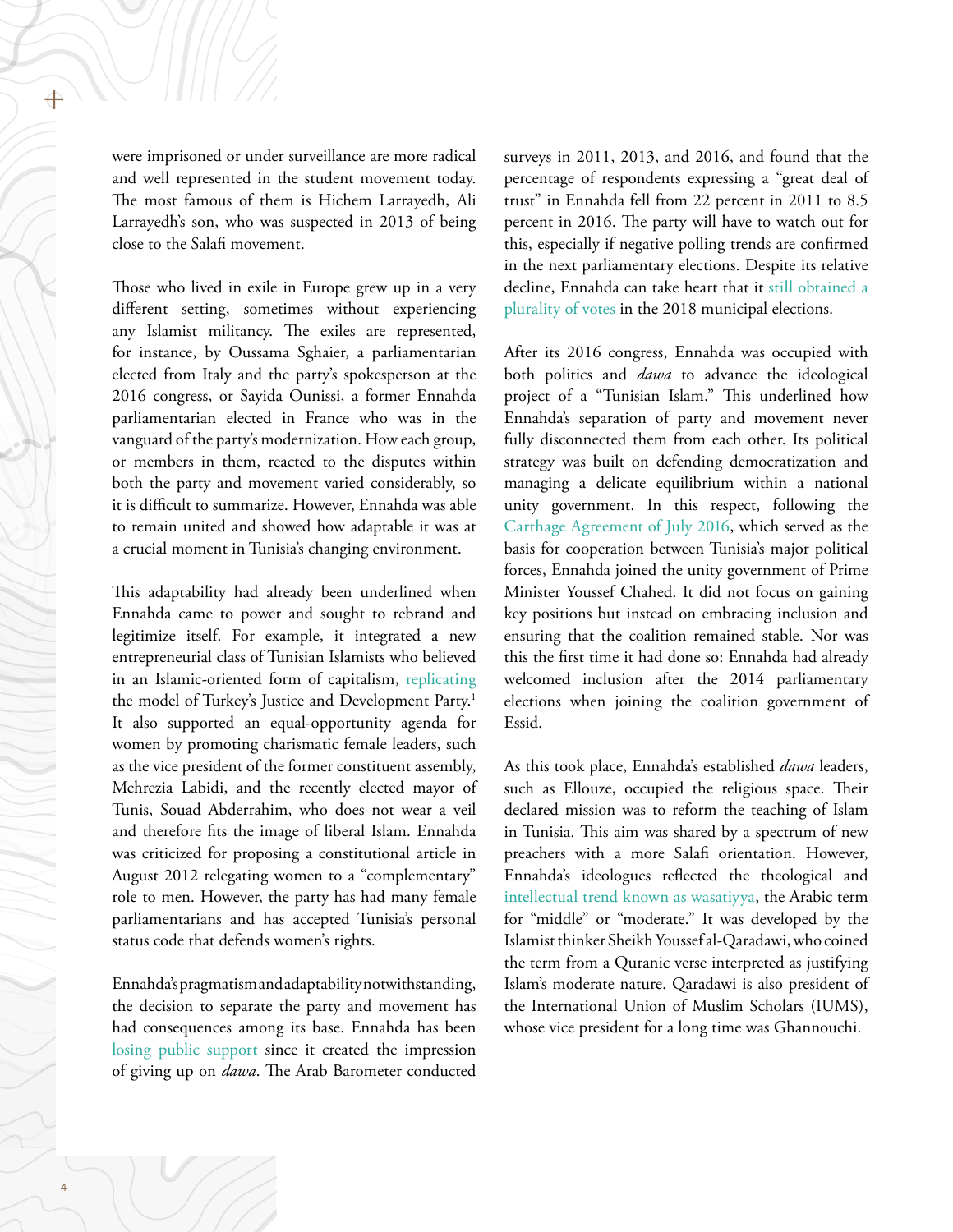The Tunisian section of the IUMS is led by another Ennahda member, Abdel Majid al-Najjar, a Tunisian Islamist figure famous for his studies on Maqasid, a discipline that seeks the renewal of Islamic jurisprudence in the contemporary world. Like Dawa wa Islah, the IUMS aspires to advance a reformist Islam and to oppose extremism. Since 2012, several Islamic studies associations have joined several umbrella organizations—the most well-known being the network of organizations in Sfax coordinated by Dawa wa Islah and the more recent National Coordination for the Protection of the Quran, the Constitution, and Equitable Growth, which organized the protest against the COLIBE report. Their goal is to promote a milder form of Islam based on what is specific to Tunisia. According to their leaders, Tunisia's previous governing institutions should not have completely pushed aside Islam. For them, religion has to be a part of what it means to be Tunisian.

Though Ennahda's *dawa* component has been largely downgraded, it retains an important role. For members, politics and *dawa* are different sides of the same coin—the result of a consensus that Islam should be part of the nation and that its teaching must be ensured. Ennahda's leadership regards the constitution as guaranteeing a shared vision of a new Tunisia with the nationalist secularists. It establishes a Muslim democratic framework based on political openness. As long as its principles concerning Islam and Tunisia's identity are preserved, the party sees no need to resume Islamist activism and proselytism. However, if members think those boundaries are transgressed, Ennahda will remobilize *dawa* activists to defend the constitutional compromise.

#### **A YEAR OF UNCERTAINTY LIES AHEAD**

Ennahda remains a major actor in Tunisian politics, even if it has lost some support by creating the impression that it has given up on *dawa*. The party will have to ensure any internal divisions do not become permanent.

Ennahda must also take into consideration that in Tunisia, there is a general climate of dissatisfaction with party politics, which potentially can affect it in adverse ways.

Ennahda has two paths to choose from in the coming year. If Ennahda wins a majority in this year's parliamentary elections, it might consolidate its position as the major political player in the country, gaining confidence in its transformation that began in 2016. If, however, the party loses ground, critical voices inside Ennahda could break away, significantly affecting the separation of politics and *dawa*.

Yet current conditions create many other uncertainties. First, there are no assurances that secular forces would accept Ennahda's participation in government. Second, the widespread social and economic distress in Tunisia has the potential to lead to chronic unrest and rioting. Such a situation, along with the continuing terrorist threat, could lead to a form of quasi-tutelage by domestic technocrats and international financial institutions, making it more difficult for Ennahda to play a governing role.

This scenario poses fundamental risks for Ennahda and would represent a serious blow to the Tunisian democratic exception. Tunisia continues to face the contradiction of having political elites that call for democracy without having fully accepted a strong Islamist party. Since 2011, the country has wrestled with this dilemma. The atmosphere of mistrust prevailing in national politics today could well mean that this state of affairs will continue, without resolution.